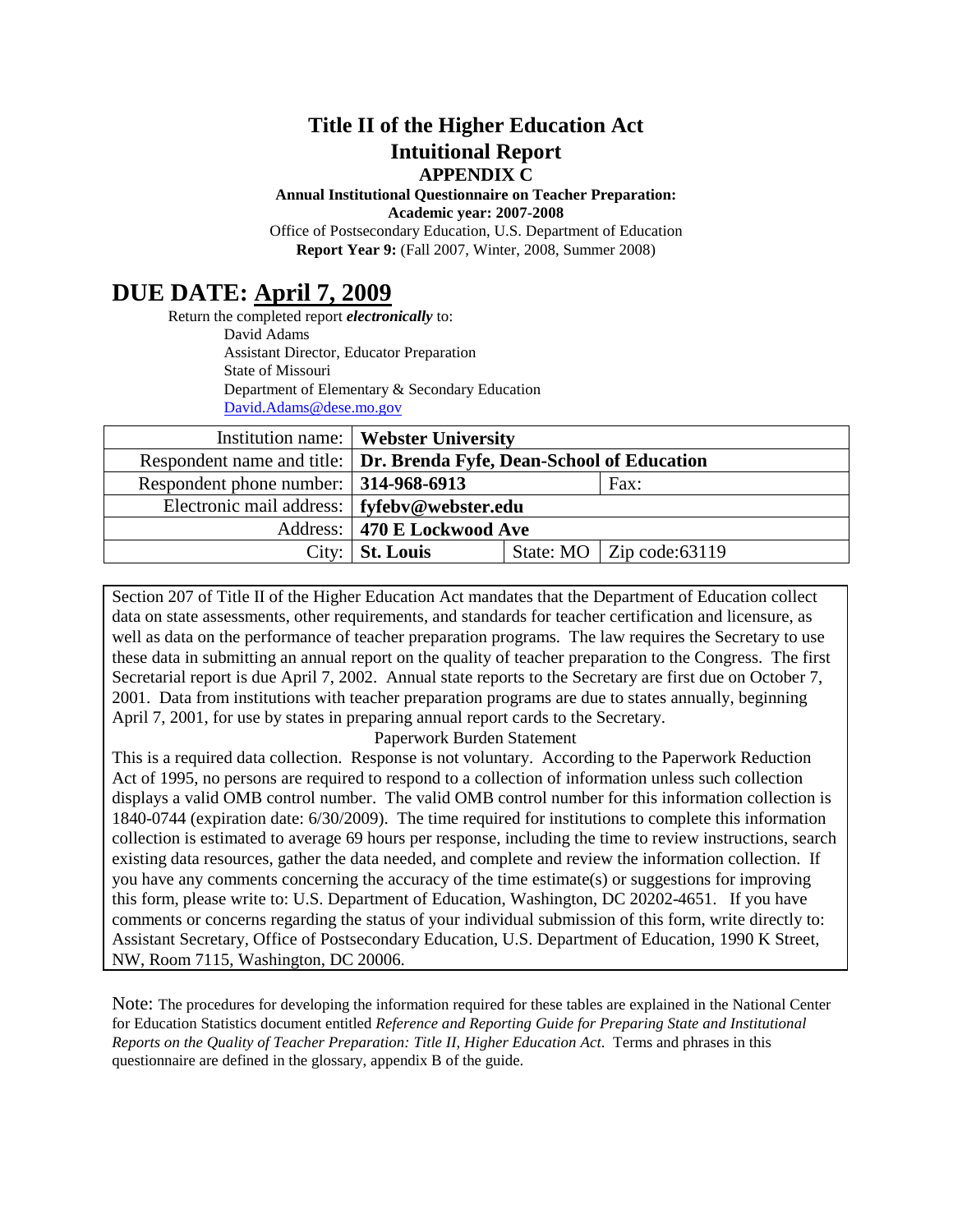### **Section I. Pass rates.**

**Table C1: Single-Assessment Institution-Level Pass-rate Data: Regular Teacher Preparation Program**

| Table C-1                                                                                                    |                                      | HEA - Title II 2007-2008 Academic Year    |                                            |                                       |                                                  |                                                   |                                      |  |
|--------------------------------------------------------------------------------------------------------------|--------------------------------------|-------------------------------------------|--------------------------------------------|---------------------------------------|--------------------------------------------------|---------------------------------------------------|--------------------------------------|--|
| <b>Institution Name</b>                                                                                      |                                      | <b>Webster University</b>                 |                                            |                                       |                                                  |                                                   |                                      |  |
| <b>Institution Code</b>                                                                                      |                                      | 6935                                      |                                            |                                       |                                                  |                                                   |                                      |  |
|                                                                                                              |                                      | Missouri                                  |                                            |                                       |                                                  |                                                   |                                      |  |
|                                                                                                              | <b>State</b>                         |                                           |                                            |                                       |                                                  |                                                   |                                      |  |
| <b>Number of Program Completers</b><br><b>Submitted</b>                                                      |                                      | 107                                       |                                            |                                       |                                                  |                                                   |                                      |  |
| <b>Number of Program Completers</b><br>found, matched, and used in passing<br>rate Calculations <sup>1</sup> |                                      | 104                                       |                                            |                                       | <b>Statewide</b>                                 |                                                   |                                      |  |
| Type of Assessment                                                                                           | Assessm<br>ent Code<br><b>Number</b> | Number<br><b>Taking</b><br>Assessm<br>ent | <b>Number</b><br>Passing<br>Assessm<br>ent | <b>Institutio</b><br>nal Pass<br>Rate | <b>Number</b><br><b>Taking</b><br>Assessm<br>ent | <b>Number</b><br><b>Passing</b><br>Assessm<br>ent | <b>Statew</b><br>ide<br>Pass<br>Rate |  |
| <b>Professional Knowledge</b>                                                                                |                                      |                                           |                                            |                                       |                                                  |                                                   |                                      |  |
| <b>Academic Content Areas</b>                                                                                |                                      |                                           |                                            |                                       |                                                  |                                                   |                                      |  |
| Art: Content Knowledge                                                                                       | 0133                                 | 12                                        | 12                                         | 100                                   | 137                                              | 137                                               | 100                                  |  |
| Biology: Content Knowledge                                                                                   | 0235                                 | $\mathbf{1}$                              | 1                                          | 100                                   | 70                                               | 70                                                | 100                                  |  |
| <b>Education of Young Children</b>                                                                           | 0021                                 | 14                                        | 14                                         | 100                                   | 252                                              | 249                                               | 99                                   |  |
| Elem Edu: Curriculum Instruction and<br>Assessment                                                           | 0011                                 | 34                                        | 32                                         | 94                                    | 1578                                             | 1520                                              | 96                                   |  |
| English Lang. Lit. and Comp.: Content<br>Knowledge                                                           | 0041                                 | $\overline{4}$                            | $\overline{4}$                             | 100                                   | 229                                              | 228                                               | 100                                  |  |
| French: Content Knowledge                                                                                    | 0173                                 | $\mathbf{1}$                              | $\mathbf{1}$                               | $100\,$                               | 11                                               | 9                                                 | 82                                   |  |
| German: Content Knowledge                                                                                    | 0181                                 | $\mathbf{1}$                              | $\mathbf{1}$                               | 100                                   | 6                                                | 6                                                 | 100                                  |  |
| Mathematics: Content Knowledge                                                                               | 0061                                 | $\overline{3}$                            | 3                                          | 100                                   | 101                                              | 96                                                | 95                                   |  |
| Middle School English-Language Arts                                                                          | 0049                                 | $\overline{2}$                            | $\mathbf{1}$                               | 50                                    | 39                                               | 36                                                | 92                                   |  |
| Middle School Mathematics                                                                                    | 0069                                 | $\overline{2}$                            | $\overline{c}$                             | $100\,$                               | 98                                               | 94                                                | 96                                   |  |
| Middle School Science                                                                                        | 0439                                 | $\mathfrak{Z}$                            | 3                                          | 100                                   | 26                                               | 26                                                | 100                                  |  |
| Middle School Social Studies                                                                                 | 0089                                 | $\mathbf{1}$                              | $\mathbf{1}$                               | 100                                   | 51                                               | 50                                                | 98                                   |  |
| Music Education: Content Knowledge                                                                           | 0113                                 | 5                                         | 5                                          | 100                                   | 148                                              | 145                                               | 98                                   |  |
| Social Studies: Content Knowledge                                                                            | 0081                                 | 14                                        | 14                                         | 100                                   | 318                                              | 313                                               | 98                                   |  |
| <b>Other Content Areas</b>                                                                                   |                                      |                                           |                                            |                                       |                                                  |                                                   |                                      |  |
| <b>Teaching Special Populations</b>                                                                          |                                      |                                           |                                            |                                       |                                                  |                                                   |                                      |  |
| Ed of Exceptional Students: Mild-Mod<br><b>Disabilities</b>                                                  | 0542                                 | $\overline{7}$                            | 6                                          | 86                                    | 182                                              | 180                                               | 99                                   |  |
| <b>Education of Exceptional Students: Core</b><br>Knowledge                                                  | 0353                                 | $\tau$                                    | $\overline{7}$                             | 100                                   | 186                                              | 185                                               | 99                                   |  |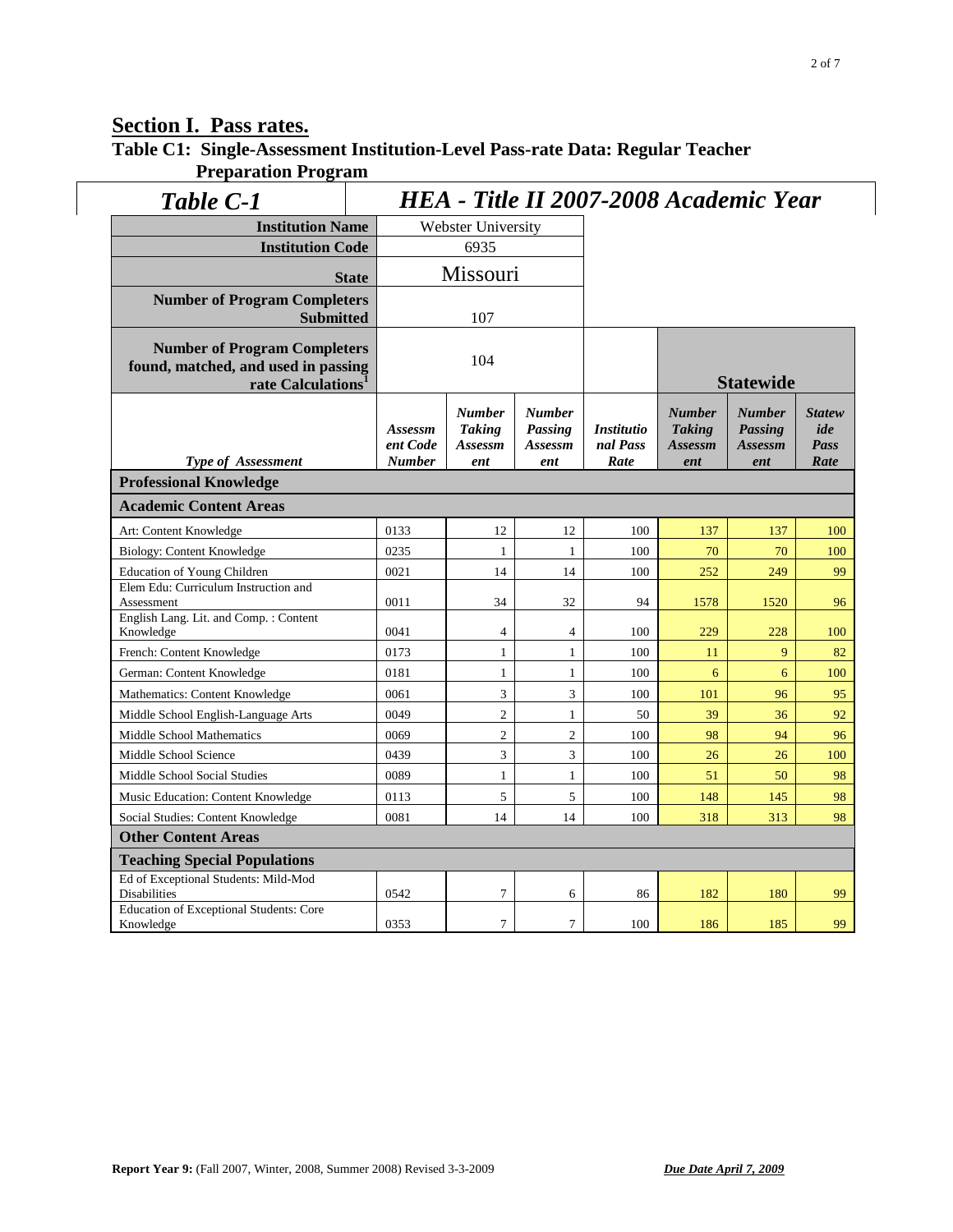| Table C-2                                                                                                       | HEA - Title II 2007-2008 Academic Year                    |                                                     |                                    |                                                           |                                                            |                                      |
|-----------------------------------------------------------------------------------------------------------------|-----------------------------------------------------------|-----------------------------------------------------|------------------------------------|-----------------------------------------------------------|------------------------------------------------------------|--------------------------------------|
| <b>Institution Name</b>                                                                                         |                                                           | Webster University                                  |                                    |                                                           |                                                            |                                      |
| <b>Institution Code</b>                                                                                         |                                                           | 6935                                                |                                    |                                                           |                                                            |                                      |
| <b>State</b>                                                                                                    |                                                           | Missouri                                            |                                    |                                                           |                                                            |                                      |
| <b>Number of Program Completers</b><br><b>Submitted</b>                                                         |                                                           | 107                                                 |                                    |                                                           |                                                            |                                      |
| <b>Number of Program Completers</b><br>found, matched,<br>and used in passing rate<br>Calculations <sup>1</sup> |                                                           | 104                                                 |                                    |                                                           | <b>Statewide</b>                                           |                                      |
| <b>Type of Assessment<sup>2</sup></b>                                                                           | <b>Number</b><br><b>Taking</b><br>Assessment <sup>3</sup> | <b>Number</b><br>Passing<br>Assessment <sup>4</sup> | <b>Institutiona</b><br>l Pass Rate | <b>Number</b><br><b>Taking</b><br>Assessment <sup>3</sup> | <b>Number</b><br><b>Passing</b><br>Assessment <sup>4</sup> | <b>Statewide</b><br><b>Pass Rate</b> |
| Aggregate - Basic Skills                                                                                        |                                                           |                                                     |                                    |                                                           |                                                            |                                      |
| Aggregate - Professional<br>Knowledge                                                                           |                                                           |                                                     |                                    | 4                                                         | 4                                                          | 100                                  |
| Aggregate - Academic Content<br>Areas (Math, English, Biology, etc.)                                            | 97                                                        | 94                                                  | 97%                                | 3352                                                      | 3258                                                       | 97                                   |
| <b>Aggregate - Other Content Areas</b><br>(Career/Technical Education, Health)<br>Educations, etc.)             | $\tau$                                                    | 6                                                   | 86%                                | 171                                                       | 169                                                        | 99                                   |
| Aggregate - Teaching Special<br>Populations (Special Education,<br>ELS, etc.)                                   |                                                           |                                                     |                                    | 209                                                       | 206                                                        | 99                                   |
| Aggregate - Performance<br>Assessments                                                                          |                                                           |                                                     |                                    |                                                           |                                                            |                                      |
| <b>Summary Totals and Pass</b><br>Rates <sup>5</sup>                                                            | 104                                                       | 100                                                 | 96%                                | 3736                                                      | 3638                                                       | 97                                   |

#### **Table C2: Aggregate And Summary Institution-Level Pass-rate Data: Regular Teacher Preparation Program**

<sup>1</sup> The number of program completers found, matched and used in the passing rate calculation will not equal the sum of the column labeled "Number Taking Assessment" since a completer can take more than one assessment.

<sup>2</sup> Institutions and/or States did not require the assessments within an aggregate where data cells are blank.

<sup>3</sup> Number of completers who took one or more tests in a category and within their area of specialization.

4 Number who passed all tests they took in a category and within their area of specialization.

<sup>5</sup> Summary Totals and Pass Rate: Number of completers who successfully completed one or more tests across all categories used by the state for licensure and the total pass rate.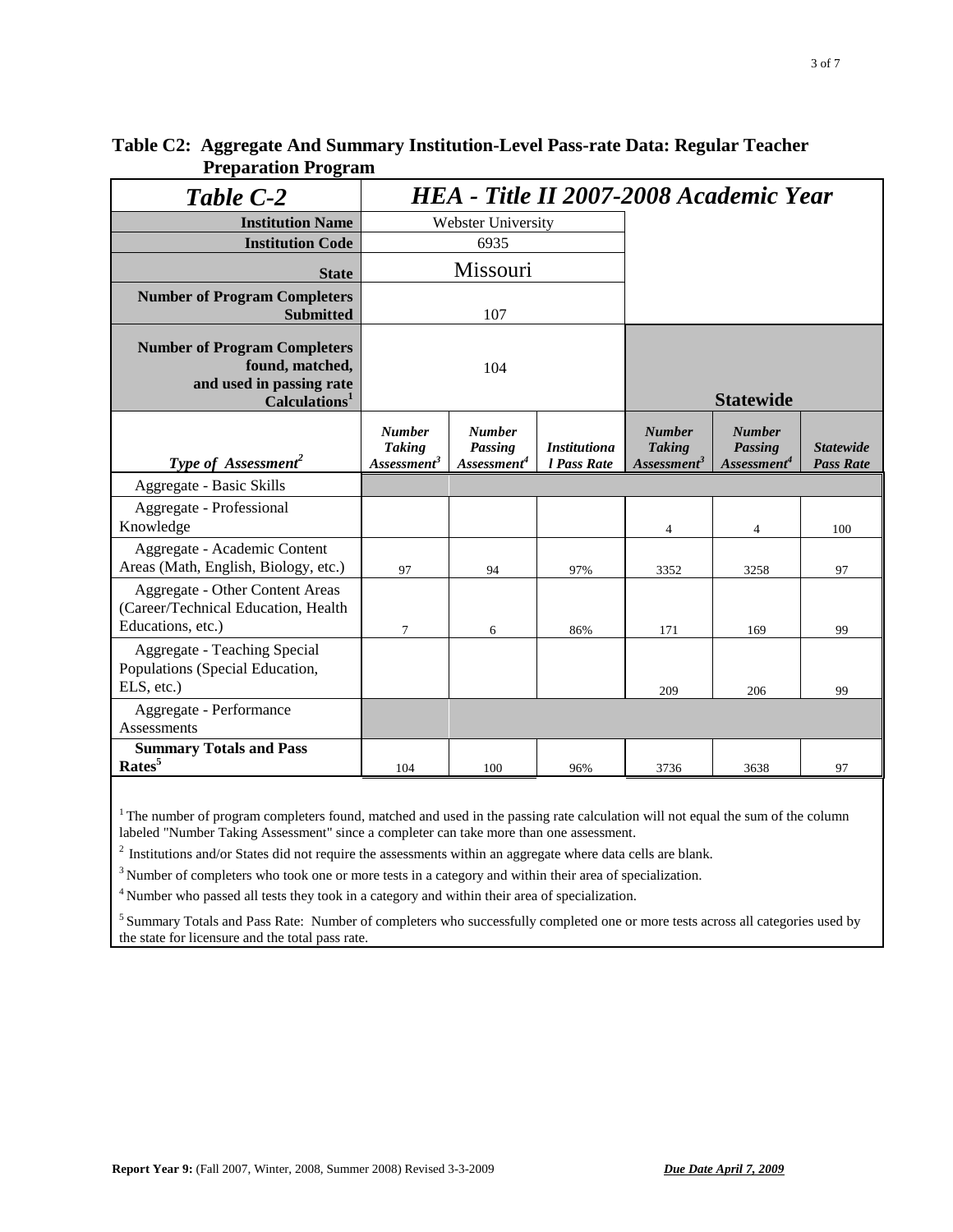# **Section I a. FollowUp Pass Rates**

| Table C1a: Single-Assessment Institution-Level Pass-rate Data: Regular Teacher Preparation<br>Program, 2004-2005 Sixth Year Cohort Update |                                            |                                              |                                               |                                           |                                                     |                                               |                                   |  |
|-------------------------------------------------------------------------------------------------------------------------------------------|--------------------------------------------|----------------------------------------------|-----------------------------------------------|-------------------------------------------|-----------------------------------------------------|-----------------------------------------------|-----------------------------------|--|
|                                                                                                                                           |                                            |                                              |                                               | <b>HEA</b> - Title II Follow-Up 2004-2005 |                                                     |                                               |                                   |  |
| Table C-1a                                                                                                                                |                                            |                                              | <b>Academic Year</b>                          |                                           |                                                     |                                               |                                   |  |
| <b>Institution Name</b>                                                                                                                   |                                            | Webster University                           |                                               |                                           |                                                     |                                               |                                   |  |
| <b>Institution Code</b>                                                                                                                   |                                            | 6935                                         |                                               |                                           |                                                     |                                               |                                   |  |
| <b>State</b>                                                                                                                              |                                            | Missouri                                     |                                               |                                           |                                                     |                                               |                                   |  |
| <b>Number of Program Completers</b><br><b>Submitted</b>                                                                                   |                                            | 87                                           |                                               |                                           |                                                     |                                               |                                   |  |
| <b>Number of Program Completers</b><br>found, matched, and used in<br>passing rate Calculations <sup>1</sup>                              | 83                                         |                                              |                                               |                                           | <b>Statewide</b>                                    |                                               |                                   |  |
| Type of Assessment                                                                                                                        | <b>Assessment</b><br>Code<br><b>Number</b> | <b>Number</b><br><b>Taking</b><br>Assessment | <b>Number</b><br><b>Passing</b><br>Assessment | <b>Institutiona</b><br>l Pass Rate        | <b>Number</b><br><b>Taking</b><br><b>Assessment</b> | <b>Number</b><br><b>Passing</b><br>Assessment | <b>Statewid</b><br>e Pass<br>Rate |  |
| <b>Professional Knowledge</b>                                                                                                             |                                            |                                              |                                               |                                           |                                                     |                                               |                                   |  |
| <b>Academic Content Areas</b>                                                                                                             |                                            |                                              |                                               |                                           |                                                     |                                               |                                   |  |
| Art: Content Knowledge                                                                                                                    | 133                                        | 6                                            | 6                                             | 100                                       | 105                                                 | 105                                           | 100                               |  |
| <b>Biology: Content Knowledge</b>                                                                                                         | 235                                        | 1                                            | 1                                             | 100                                       | 68                                                  | 66                                            | 97                                |  |
| Early Childhood Education                                                                                                                 | 20                                         | $\mathbf{2}$                                 | $\overline{c}$                                | 100                                       | 150                                                 | 146                                           | 97                                |  |
| <b>Education of Young Children</b>                                                                                                        | 21                                         | 5                                            | 5                                             | 100                                       | 114                                                 | 114                                           | 100                               |  |
| Elem Edu: Curriculum Instruction<br>and Assessment                                                                                        | 11                                         | 34                                           | 32                                            | 94                                        | 1689                                                | 1657                                          | 98                                |  |
| English Lang. Lit. and Comp.:<br><b>Content Knowledge</b>                                                                                 | 41                                         | 9                                            | 8                                             | 89                                        | 250                                                 | 248                                           | 99                                |  |
| French: Content Knowledge                                                                                                                 | 173                                        | $\mathbf{1}$                                 | 1                                             | 100                                       | 17                                                  | 15                                            | 88                                |  |
| Mathematics: Content Knowledge                                                                                                            | 61                                         | 6                                            | 6                                             | 100                                       | 119                                                 | 118                                           | 99                                |  |
| Middle School English-Language<br>Arts                                                                                                    | 49                                         | 1                                            | 1                                             | 100                                       | 40                                                  | 40                                            | 100                               |  |
| Middle School Science                                                                                                                     | 439                                        | $\overline{2}$                               | $\overline{2}$                                | 100                                       | 46                                                  | 44                                            | 96                                |  |
| Music Education: Content<br>Knowledge                                                                                                     | 113                                        | 5                                            | 5                                             | 100                                       | 123                                                 | 120                                           | 98                                |  |
| Social Studies: Content Knowledge                                                                                                         | 81                                         | 6                                            | 6                                             | 100                                       | 326                                                 | 321                                           | 98                                |  |
| <b>Other Content Areas</b>                                                                                                                |                                            |                                              |                                               |                                           |                                                     |                                               |                                   |  |
| <b>Teaching Special Populations</b>                                                                                                       |                                            |                                              |                                               |                                           |                                                     |                                               |                                   |  |
| Ed of Exceptional Students: Mild-                                                                                                         |                                            |                                              |                                               |                                           |                                                     |                                               |                                   |  |
| <b>Mod Disabilities</b>                                                                                                                   | 542                                        | $\mathfrak s$                                | 5                                             | 100                                       | 132                                                 | 129                                           | 98                                |  |
| <b>Education of Exceptional Students:</b><br>Core Knowledge                                                                               | 353                                        | 5                                            | 5                                             | 100                                       | 158                                                 | 156                                           | 99                                |  |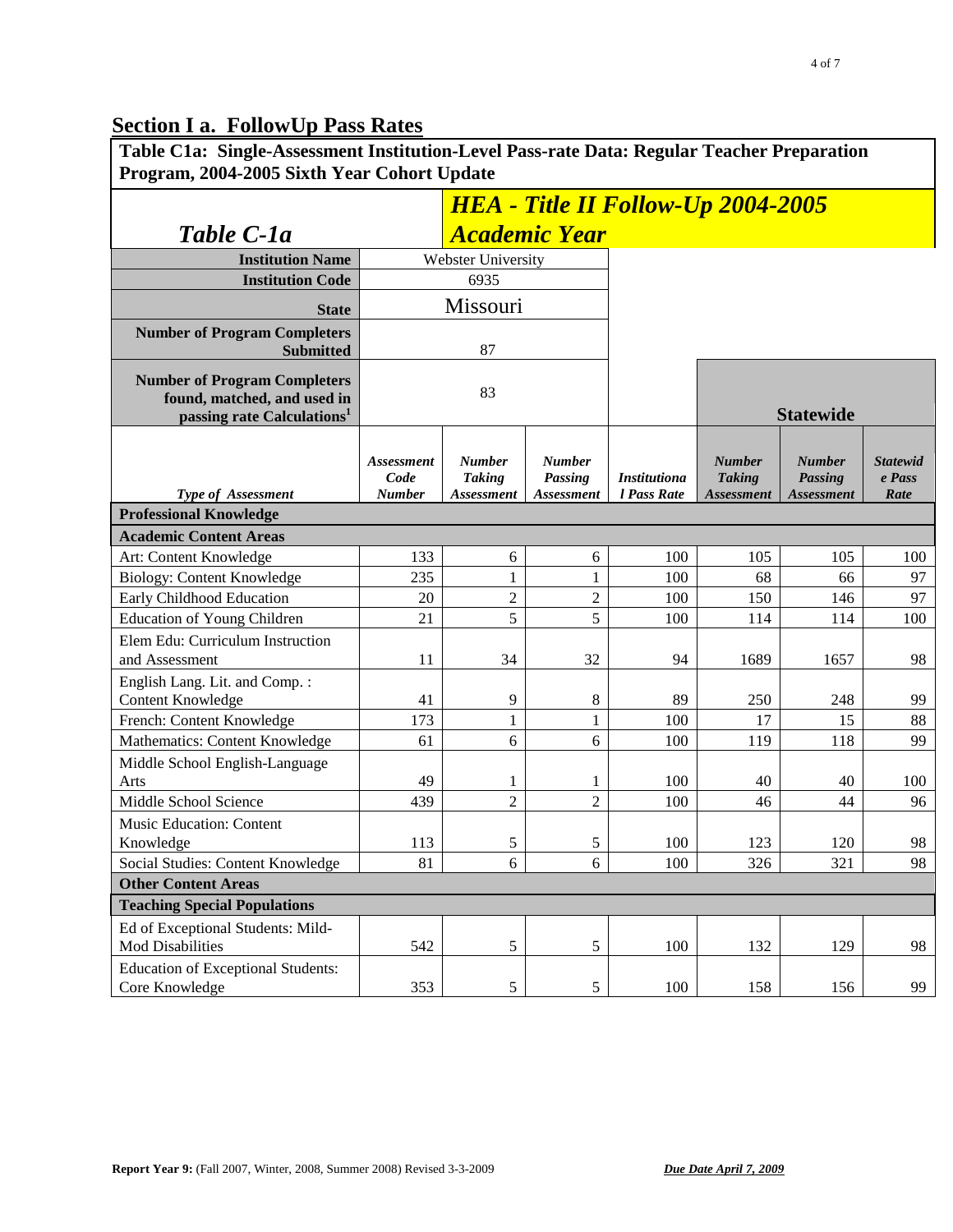## **Table C2a: Aggregate And Summary Institution-Level Pass-rate Data: Regular Teacher Preparation Program, 2004-2005 Cohort Update**

|                                                                                                                                                                                                                                                                                                                                                         | <b>HEA</b> - Title II Follow-Up 2004-2005            |                                                |                                       |                                                             |                                                              |                                      |  |
|---------------------------------------------------------------------------------------------------------------------------------------------------------------------------------------------------------------------------------------------------------------------------------------------------------------------------------------------------------|------------------------------------------------------|------------------------------------------------|---------------------------------------|-------------------------------------------------------------|--------------------------------------------------------------|--------------------------------------|--|
| Table C-2a                                                                                                                                                                                                                                                                                                                                              | <b>Academic Year</b>                                 |                                                |                                       |                                                             |                                                              |                                      |  |
| <b>Institution Name</b>                                                                                                                                                                                                                                                                                                                                 |                                                      | Webster University                             |                                       |                                                             |                                                              |                                      |  |
| <b>Institution Code</b>                                                                                                                                                                                                                                                                                                                                 |                                                      | 6935                                           |                                       |                                                             |                                                              |                                      |  |
| <b>State</b>                                                                                                                                                                                                                                                                                                                                            |                                                      | Missouri                                       |                                       |                                                             |                                                              |                                      |  |
| <b>Number of Program Completers</b><br><b>Submitted</b>                                                                                                                                                                                                                                                                                                 |                                                      | 87                                             |                                       |                                                             |                                                              |                                      |  |
| <b>Number of Program Completers</b><br>found, matched, and used in<br>passing rate Calculations <sup>1</sup>                                                                                                                                                                                                                                            |                                                      | 83                                             |                                       | <b>Statewide</b>                                            |                                                              |                                      |  |
| Type of Assessment <sup>2</sup>                                                                                                                                                                                                                                                                                                                         | <b>Number</b><br><b>Taking</b><br>Assessmen<br>$t^3$ | <b>Number</b><br>Passing<br>Assessmen<br>$t^4$ | <b>Institution</b><br>al Pass<br>Rate | <b>Number</b><br><b>Taking</b><br><b>Assessmen</b><br>$t^3$ | <b>Number</b><br><b>Passing</b><br><b>Assessmen</b><br>$t^4$ | <b>Statewide</b><br><b>Pass Rate</b> |  |
| Aggregate - Basic Skills                                                                                                                                                                                                                                                                                                                                |                                                      |                                                |                                       |                                                             |                                                              |                                      |  |
| Aggregate - Professional Knowledge                                                                                                                                                                                                                                                                                                                      |                                                      |                                                |                                       | 3                                                           | 3                                                            | 100                                  |  |
| Aggregate - Academic Content Areas<br>(Math, English, Biology, etc.)                                                                                                                                                                                                                                                                                    | 78                                                   | 75                                             | 96                                    | 3476                                                        | 3450                                                         | 99                                   |  |
| <b>Aggregate - Other Content Areas</b><br>(Career/Technical Education, Health<br>Educations, etc.)                                                                                                                                                                                                                                                      |                                                      |                                                |                                       | 242                                                         | 242                                                          | 100                                  |  |
| Aggregate - Teaching Special<br>Populations (Special Education,<br>ELS, etc.)                                                                                                                                                                                                                                                                           | 10                                                   | 10                                             | 100                                   | 176                                                         | 174                                                          | 99                                   |  |
| Aggregate - Performance<br>Assessments                                                                                                                                                                                                                                                                                                                  |                                                      |                                                |                                       |                                                             |                                                              |                                      |  |
| <b>Summary Totals and Pass Rates<sup>5</sup></b>                                                                                                                                                                                                                                                                                                        | 83                                                   | 80                                             | 96                                    | 3896                                                        | 3868                                                         | 99                                   |  |
| <sup>1</sup> The number of program completers found, matched and used in the passing rate calculation will not equal the sum of the<br>column labeled "Number Taking Assessment" since a completer can take more than one assessment.<br>$2$ Institutions and/or States did not require the assessments within an aggregate where data cells are blank. |                                                      |                                                |                                       |                                                             |                                                              |                                      |  |
| $3$ Number of completers who took one or more tests in a category and within their area of specialization.                                                                                                                                                                                                                                              |                                                      |                                                |                                       |                                                             |                                                              |                                      |  |
| $4$ Number who passed all tests they took in a category and within their area of specialization.                                                                                                                                                                                                                                                        |                                                      |                                                |                                       |                                                             |                                                              |                                      |  |
| <sup>5</sup> Summary Totals and Pass Rate: Number of completers who successfully completed one or more tests across all categories used                                                                                                                                                                                                                 |                                                      |                                                |                                       |                                                             |                                                              |                                      |  |

by the state for licensure and the total pass rate.

<sup>1</sup> The number of program completers found, matched and used in the passing rate calculation will not equal the sum of the column labeled "Number Taking Assessment" since a completer can take more than one assessment.

<sup>2</sup> Institutions and/or States did not require the assessments within an aggregate where data cells are blank.

<sup>3</sup> Number of completers who took one or more tests in a category and within their area of specialization.

 $<sup>4</sup>$  Number who passed all tests they took in a category and within their area of specialization.<br><sup>5</sup> Summary Totals and Pass Rate: Number of completers who successfully completed one or more tests across all categor</sup> for licensure and the total pass rate.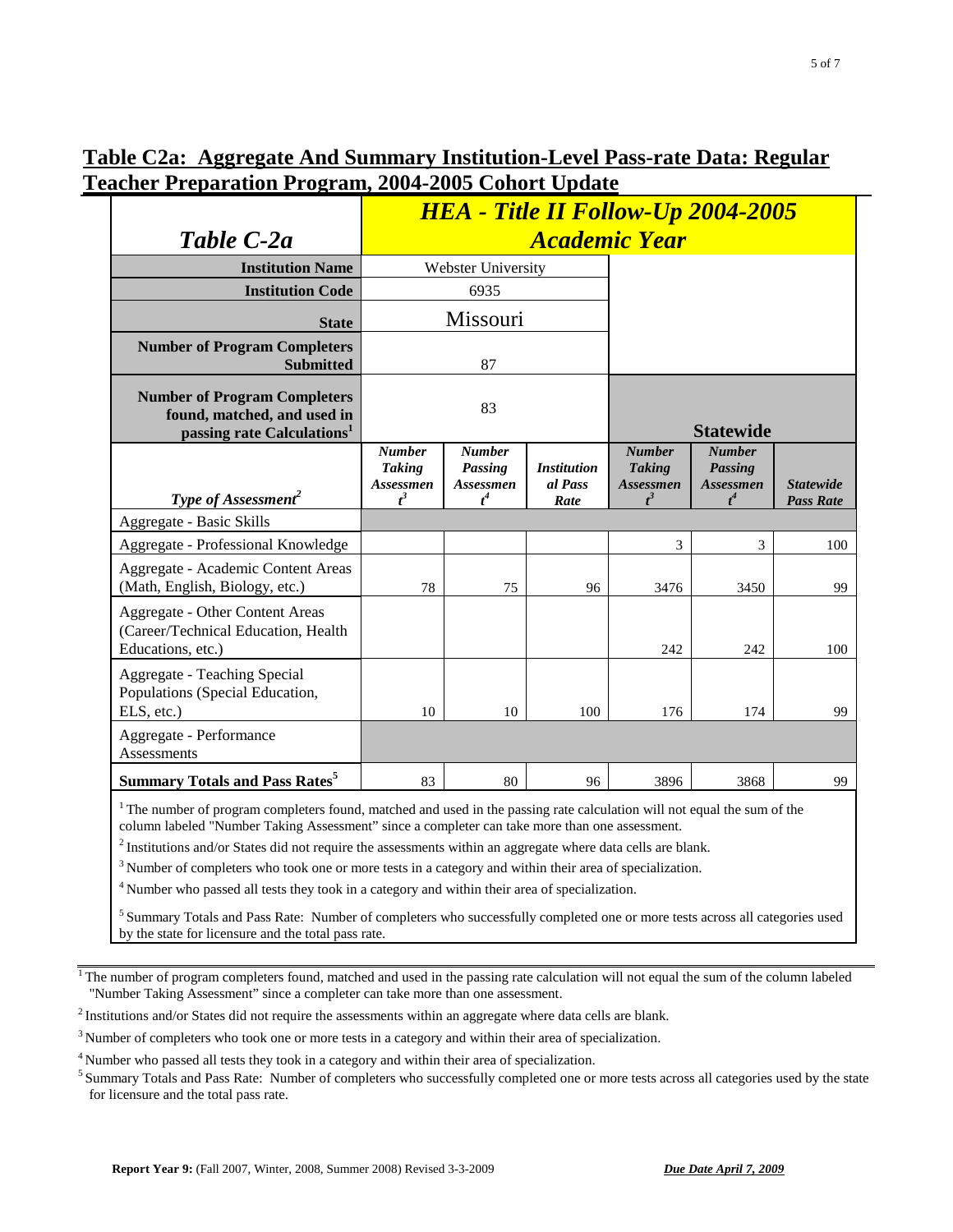Program completers for whom information should be provided are those completing program requirements in the most recent academic year. Thus, for *institutional reports due to the state by April 7, 2009* the relevant information is for those completing program requirements in academic year 2007-2008. For purposes of this report, program completers do not include those who have completed an alternative route to certification or licensure as defined by the state.

The assessments to be included are the ones taken by these completers up to 5 years before their completion of program requirements, or up to 3 years afterward. (Please note that in 3 years institutions will report final pass rates that include an update on this cohort of completers; the update will reflect scores reported after the test closure date.) See guide pages 10 and 11.

In cases where a program completer has taken a given assessment more than once, the highest score on that test must be used. There must be at least 10 program completers taking the same assessment in an academic year for data on that assessment to be reported; for aggregate or summary data, there must also be at least 10 program completers (although not necessarily taking the same assessment) for data to be reported.

# **Section II. Program information.**

**A** Number of students in the regular teacher preparation program at your institution:

Please specify the number of students in your teacher preparation program during academic year 2007-2008, including all areas of specialization.

- 1. Total number of students enrolled during 2007-2008: **968**
- **B** Information about supervised student teaching:
	- **2.** How many students (in the regular program and any alternative route programs) were in programs of supervised student teaching during academic year 2007-2008? **106**
	- **3.** Please provide the numbers of supervising faculty who were:

**3** Appointed full-time faculty in professional education: an individual who works full time in a school, college, or department of education, and spends at least part of the time in supervision of teacher preparation students.

**3** Appointed part-time faculty in professional education and full-time in the institution: any full time faculty member in the institution who also may be supervising or teaching in the teacher preparation program.

**15** Appointed part-time faculty in professional education, not otherwise employed by the institution: may be part time university faculty or pre-K-12 teachers who supervise prospective teachers. The numbers do not include K-12 teachers who simply receive a stipend for supervising student teachers. Rather, this third category is intended to reflect the growing trend among institutions of higher education to appoint K-12 teachers as clinical faculty, with the rights and responsibilities of the institution's regular faculty.

Supervising faculty for purposes of this data collection includes all persons who the institution regards as having faculty status and who were assigned by the teacher preparation program to provide supervision and evaluation of student teaching, with an administrative link or relationship to the teacher preparation program. Total number of supervising faculty for the teacher preparation program during 2007-2008: **21**

- **4.** The student/faculty ratio was (divide the total given in B2. by the number given in B3.): **22/4**
- **5.** The average number of hours per week required of student participation in supervised student teaching in these programs was: **45-50** hours. The total number of weeks of supervised student teaching required is **16**. The total number of hours required is **720-800** hours.
- **C** Information about state approval or accreditation of teacher preparation programs: